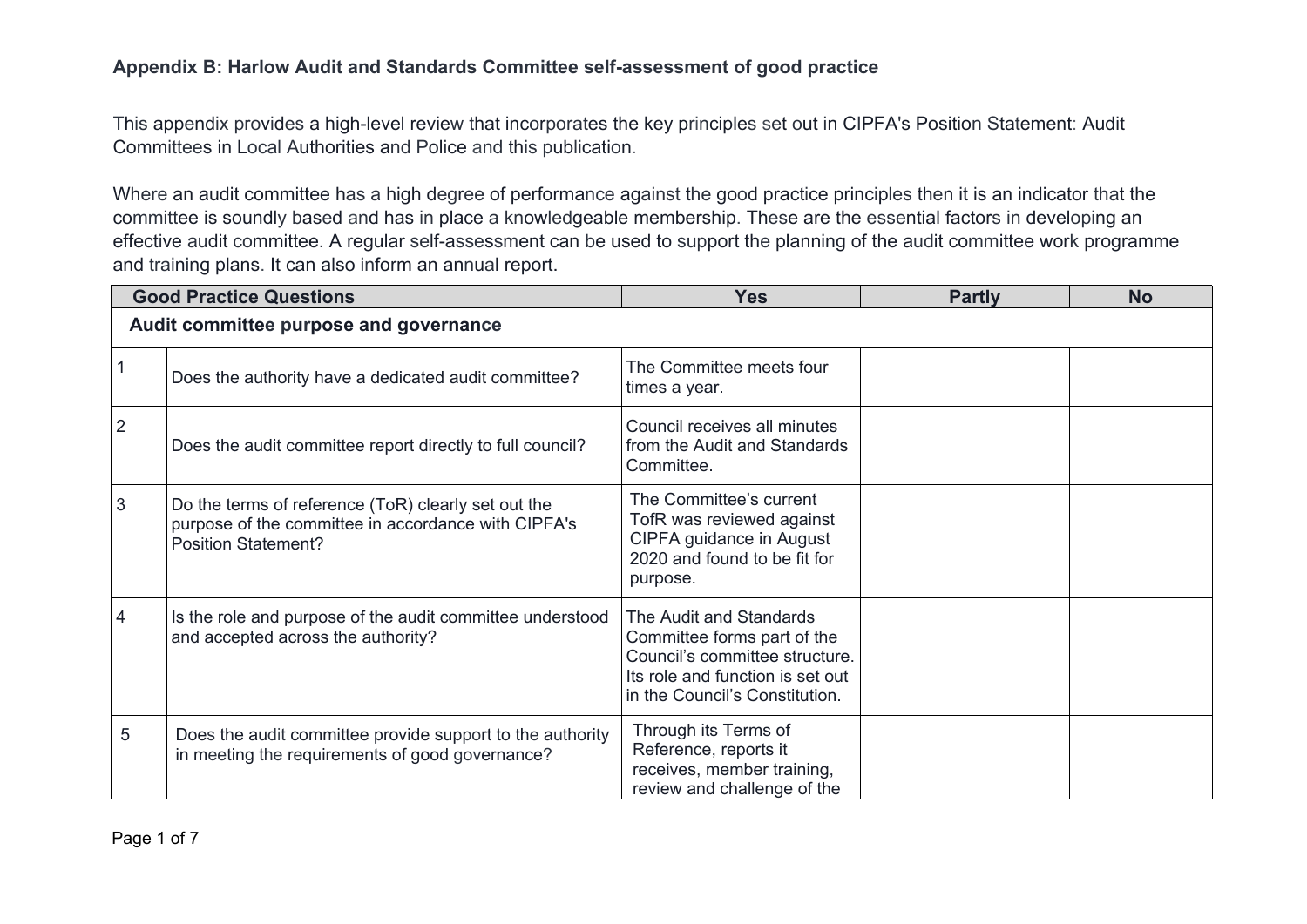|   | <b>Good Practice Questions</b>                                                                                                                                                                                                                                                                                                                                                                                            | <b>Yes</b>                                                                                                                                            | <b>Partly</b> | <b>No</b> |
|---|---------------------------------------------------------------------------------------------------------------------------------------------------------------------------------------------------------------------------------------------------------------------------------------------------------------------------------------------------------------------------------------------------------------------------|-------------------------------------------------------------------------------------------------------------------------------------------------------|---------------|-----------|
|   |                                                                                                                                                                                                                                                                                                                                                                                                                           | <b>Annual Governance</b><br>Statement (AGS), annual<br>accounts, representation by<br>members and officers.                                           |               |           |
| 6 | Are the arrangements to hold the committee to account<br>for its performance operating satisfactorily?                                                                                                                                                                                                                                                                                                                    | There are arrangements for<br>holding the Committee to<br>account through its reporting<br>to Council (including annual<br>report and effectiveness). |               |           |
|   | <b>Functions of the committee</b>                                                                                                                                                                                                                                                                                                                                                                                         |                                                                                                                                                       |               |           |
| 7 | Do the committee's terms of reference explicitly address<br>all the core areas identified in CIPFA's Position<br>Statement:<br>good governance<br>$\bullet$<br>assurance framework including partnerships and<br>collaboration arrangements<br>Internal and external audit<br>financial reporting<br>risk management<br>value for money or best value<br>counter fraud and corruption<br>supporting the ethical framework | These are covered in the<br>Committee's ToR and review<br>of the Annual Governance<br>Statement.                                                      |               |           |
| 8 | Is an annual evaluation undertaken to assess whether the<br>committee is fulfilling its terms of reference and that<br>adequate consideration has been given to all core areas?                                                                                                                                                                                                                                           | The Committee produces an<br>annual report, and annually<br>reviews its Terms of<br>Reference and<br>effectiveness.                                   |               |           |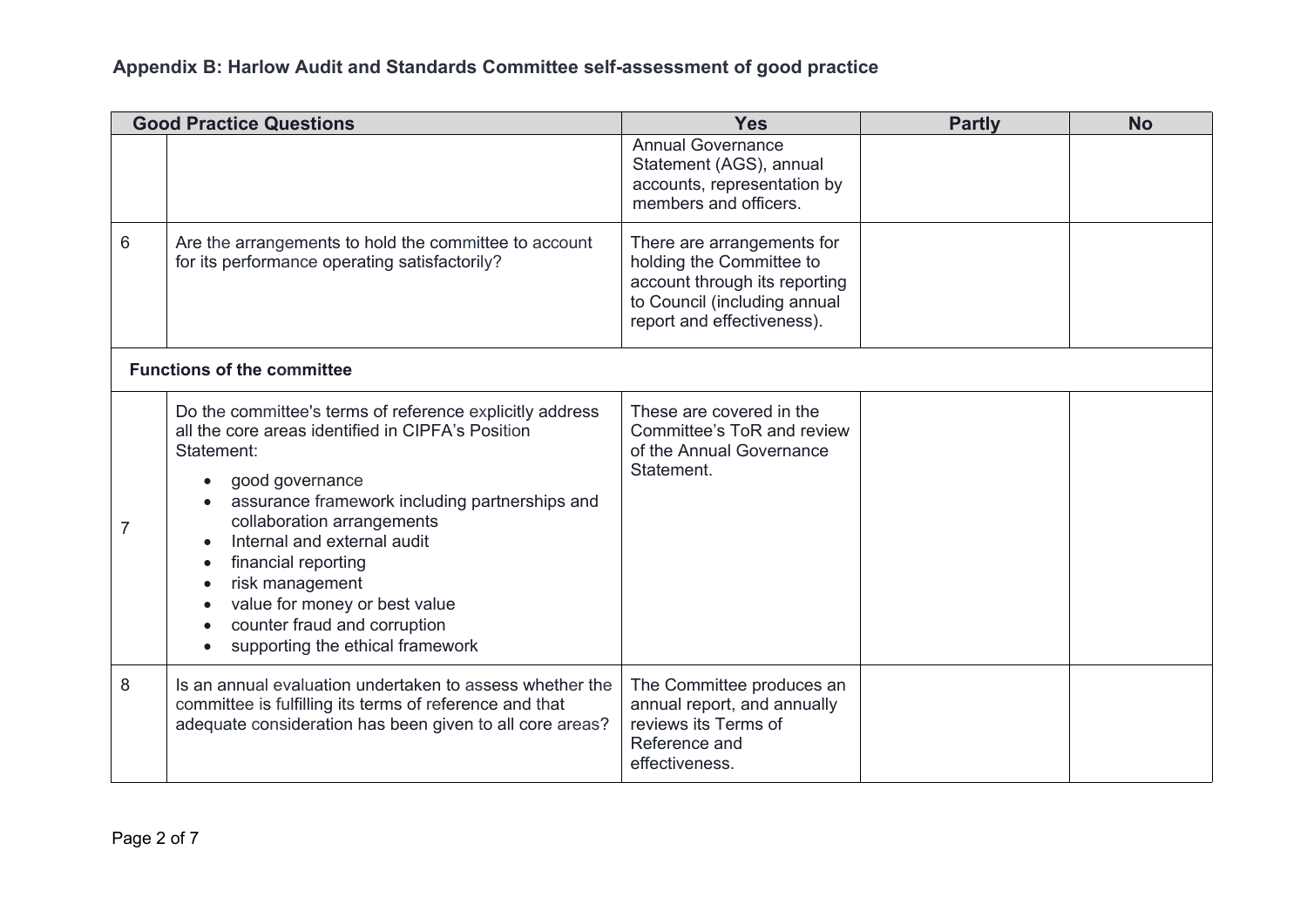|       | <b>Good Practice Questions</b>                                                                                                                                                                                                                                                                                                                                                                                                                                                                                                                        | <b>Yes</b>                                                                                                                                                                                                                                                                                                                                                            | <b>Partly</b> | <b>No</b> |
|-------|-------------------------------------------------------------------------------------------------------------------------------------------------------------------------------------------------------------------------------------------------------------------------------------------------------------------------------------------------------------------------------------------------------------------------------------------------------------------------------------------------------------------------------------------------------|-----------------------------------------------------------------------------------------------------------------------------------------------------------------------------------------------------------------------------------------------------------------------------------------------------------------------------------------------------------------------|---------------|-----------|
| $9\,$ | Has the audit committee considered the wider areas<br>identified in CIPFA's Position Statement and whether it<br>would be appropriate for the committee to undertake<br>them?                                                                                                                                                                                                                                                                                                                                                                         | The Committee includes the<br><b>Standards Committee as</b><br>evidenced in their Terms of<br>Reference.                                                                                                                                                                                                                                                              |               |           |
|       | Note: CIPFA guidance states that Audit Committees can<br>also support their authorities by undertaking a wider role<br>in other areas including:<br>considering governance, risk or control matters at<br>$\bullet$<br>the request of other committees or statutory<br><i>officers</i><br>working with the local standards and ethics<br>committees to support ethical values<br>reviewing and monitoring treasury management<br>$\bullet$<br>arrangements<br>providing oversight of other public reports, such<br>$\bullet$<br>as the annual report. | Other roles as suggested by<br>CIPFA are adequately<br>covered by other<br>committees, Cabinet and the<br>full Council.                                                                                                                                                                                                                                               |               |           |
| 10    | Where coverage of core areas has been found to be<br>limited, are plans in place to address this?                                                                                                                                                                                                                                                                                                                                                                                                                                                     | Various reports received by<br>the Committee throughout<br>the year ensure the majority<br>of core areas are covered.<br>This includes the Annual<br><b>Governance Statement</b><br>(AGS), Internal Audit's<br>annual report and its regular<br>progress reports, External<br>Audit reports (including the<br>Statement of Accounts), and<br>risk management reports. |               |           |
| 11    | Has the committee maintained its advisory role by not<br>taking on any decision-making powers that are not in line<br>with its core purpose?                                                                                                                                                                                                                                                                                                                                                                                                          | Yes.                                                                                                                                                                                                                                                                                                                                                                  |               |           |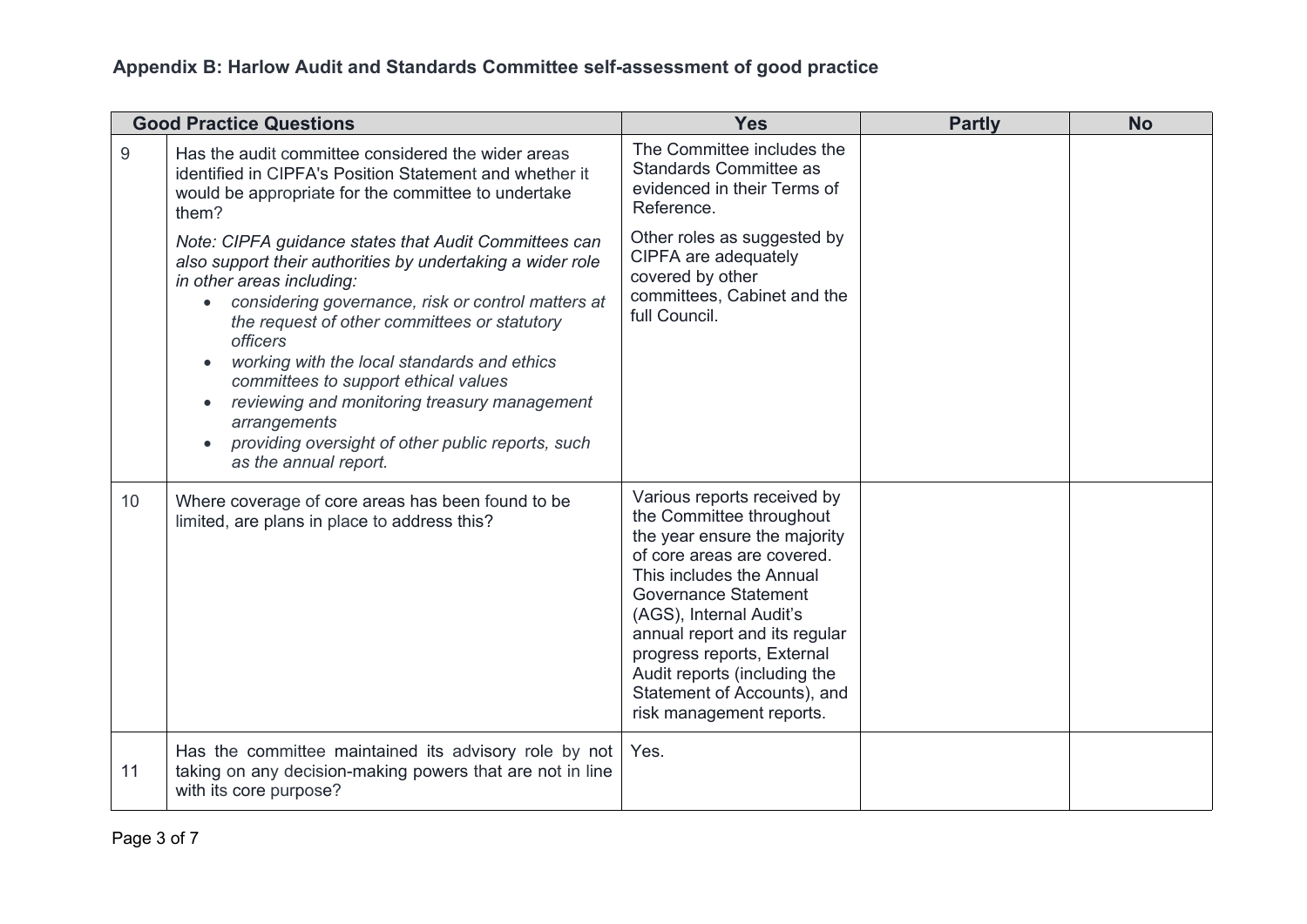| <b>Good Practice Questions</b> |                                                                                                                                                                                                                                                                                                                                                                                                                                                                          | <b>Yes</b>                                                                                                                                                                                                                                                                                                                                                                       | <b>Partly</b> | <b>No</b> |
|--------------------------------|--------------------------------------------------------------------------------------------------------------------------------------------------------------------------------------------------------------------------------------------------------------------------------------------------------------------------------------------------------------------------------------------------------------------------------------------------------------------------|----------------------------------------------------------------------------------------------------------------------------------------------------------------------------------------------------------------------------------------------------------------------------------------------------------------------------------------------------------------------------------|---------------|-----------|
|                                | <b>Membership and support</b>                                                                                                                                                                                                                                                                                                                                                                                                                                            |                                                                                                                                                                                                                                                                                                                                                                                  |               |           |
| 12                             | Has an effective audit committee structure and<br>composition of the committee been selected?<br>This should include:<br>separation from the executive<br>an appropriate mix of knowledge and skills among<br>the membership<br>a size of committee that is not unwieldy<br>where independent members are used, that they<br>have been appointed using an appropriate<br>process.<br>consideration has been given to the inclusion of at<br>least one independent member | Ten councillors sit on the<br>Committee, with the main<br>political parties represented,<br>who bring to the Committee<br>a range of experiences and<br>skills. This is supplemented<br>with periodic member<br>training.<br>The inclusion of an<br>independent member was<br>approved by the Committee<br>in September 2019, with the<br>recruitment process being<br>underway. |               |           |
| 13                             | Have independent members appointed to the committee<br>been recruited in an open and transparent way and<br>approved by the full council as appropriate for the<br>organization?                                                                                                                                                                                                                                                                                         | Not applicable                                                                                                                                                                                                                                                                                                                                                                   |               |           |
| 14                             | Does the chairman of the committee have appropriate<br>knowledge and skills?                                                                                                                                                                                                                                                                                                                                                                                             | Yes.                                                                                                                                                                                                                                                                                                                                                                             |               |           |
| 15                             | Are arrangements in place to support the committee with<br>briefings and training?                                                                                                                                                                                                                                                                                                                                                                                       | The formal work programme<br>for the Committee is<br>reviewed at each meeting.<br>Periodic training<br>opportunities (internal and<br>external) made available to<br>members including joint<br>events with Broxbourne and                                                                                                                                                       |               |           |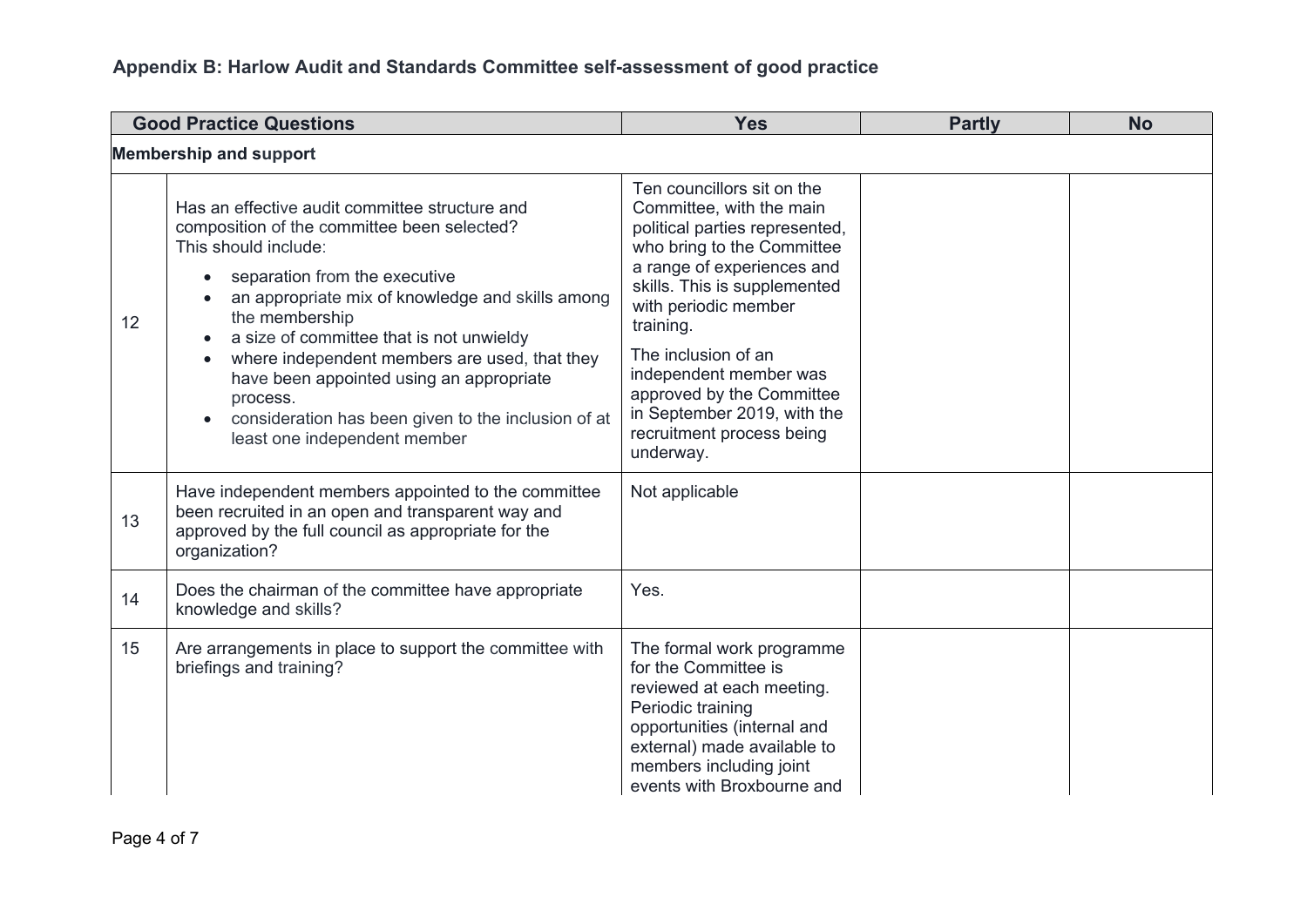| <b>Good Practice Questions</b> |                                                                                                                                                                   | <b>Yes</b>                                                                                                                                                                                        | <b>Partly</b> | <b>No</b> |  |
|--------------------------------|-------------------------------------------------------------------------------------------------------------------------------------------------------------------|---------------------------------------------------------------------------------------------------------------------------------------------------------------------------------------------------|---------------|-----------|--|
|                                |                                                                                                                                                                   | <b>Epping Forest Councils.</b>                                                                                                                                                                    |               |           |  |
| 16                             | Has the membership of the committee been assessed<br>against the core knowledge and skills framework and<br>found to be satisfactory?                             | Member requirements and<br>core knowledge and skills<br>framework taken into<br>account when developing<br>the training programme.                                                                |               |           |  |
|                                |                                                                                                                                                                   | A formal knowledge and<br>skills analysis was<br>undertaken and reported to<br>the August 2020 Audit and<br><b>Standards Committee</b><br>meeting.                                                |               |           |  |
| 17                             | Does the committee have good working relations with key<br>people and organisations, including external audit,<br>internal audit and the chief financial officer? | The Head of Finance<br>(Section 151 Officer) and the<br>Internal Audit Manager<br>agree that this is the case.                                                                                    |               |           |  |
| 18                             | Is adequate secretariat and administrative support to the<br>committee provided?                                                                                  | Yes.                                                                                                                                                                                              |               |           |  |
|                                | <b>Effectiveness of the committee</b>                                                                                                                             |                                                                                                                                                                                                   |               |           |  |
| 19                             | Has the committee obtained feedback on its performance<br>from those interacting with the committee or relying on its<br>work?                                    | The Chair meets periodically<br>with the Internal Audit<br>Manager and Head of<br>Finance and has access to<br><b>External Audit. The</b><br>Committee's annual report is<br>approved by Council. |               |           |  |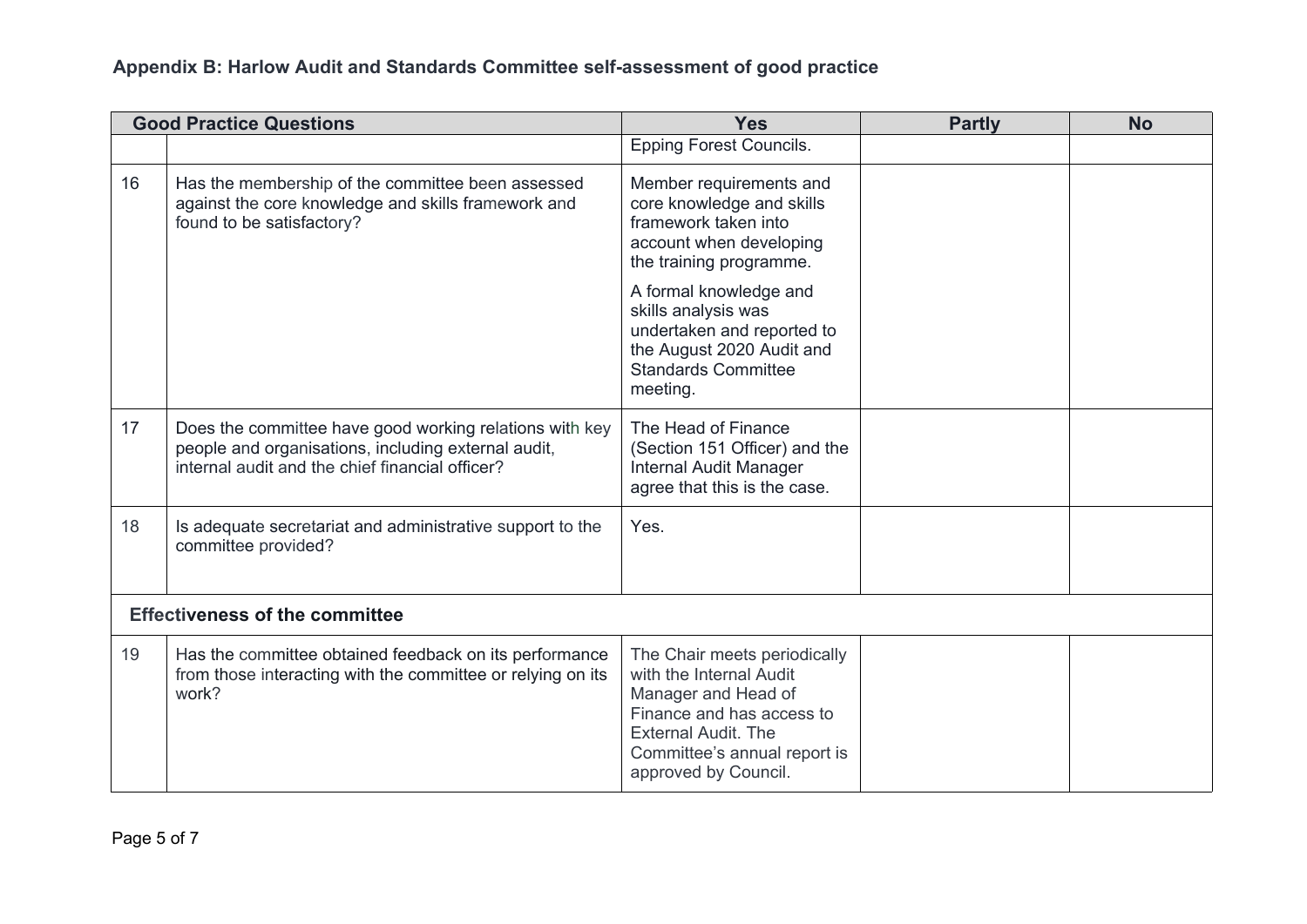|    | <b>Good Practice Questions</b>                                                                                                                                            | <b>Yes</b>                                                                                                                                                                                                                                                                                                                    | <b>Partly</b> | <b>No</b> |
|----|---------------------------------------------------------------------------------------------------------------------------------------------------------------------------|-------------------------------------------------------------------------------------------------------------------------------------------------------------------------------------------------------------------------------------------------------------------------------------------------------------------------------|---------------|-----------|
| 20 | Are meetings effective with a good level of discussion<br>and engagement from all the members?                                                                            | Yes. Attendance levels are<br>high; discussion and debate<br>actively encouraged by the<br>Chair.                                                                                                                                                                                                                             |               |           |
| 21 | Does the committee engage with a wider range of leaders<br>and managers, including discussion of audit findings,<br>risks and action plans with the responsible officers? | Officers are held to account<br>through the committee's<br>review of audit reports<br>(internal and external) and<br>progress being made to<br>implement<br>recommendations.<br>monitoring risk registers and<br>other key strategies. The<br>Committee has in the past<br>requested Officers to attend<br>where appropriate. |               |           |
| 22 | Does the committee make recommendations for the<br>improvement of governance, risk and are these acted on?                                                                | This is undertaken through<br>the Committee's work<br>programme.                                                                                                                                                                                                                                                              |               |           |
| 23 | Has the committee evaluated whether and how it is<br>adding value to the organisation?                                                                                    | The Committee looks at itself<br>by way of assessing its<br>effectiveness and<br>governance arrangements.<br>The annual report assists<br>with the process. In addition,<br>the Committee adds value<br>by ensuring audit<br>recommendations are acted<br>upon which assist Officers to<br>spend more time on audits.         |               |           |